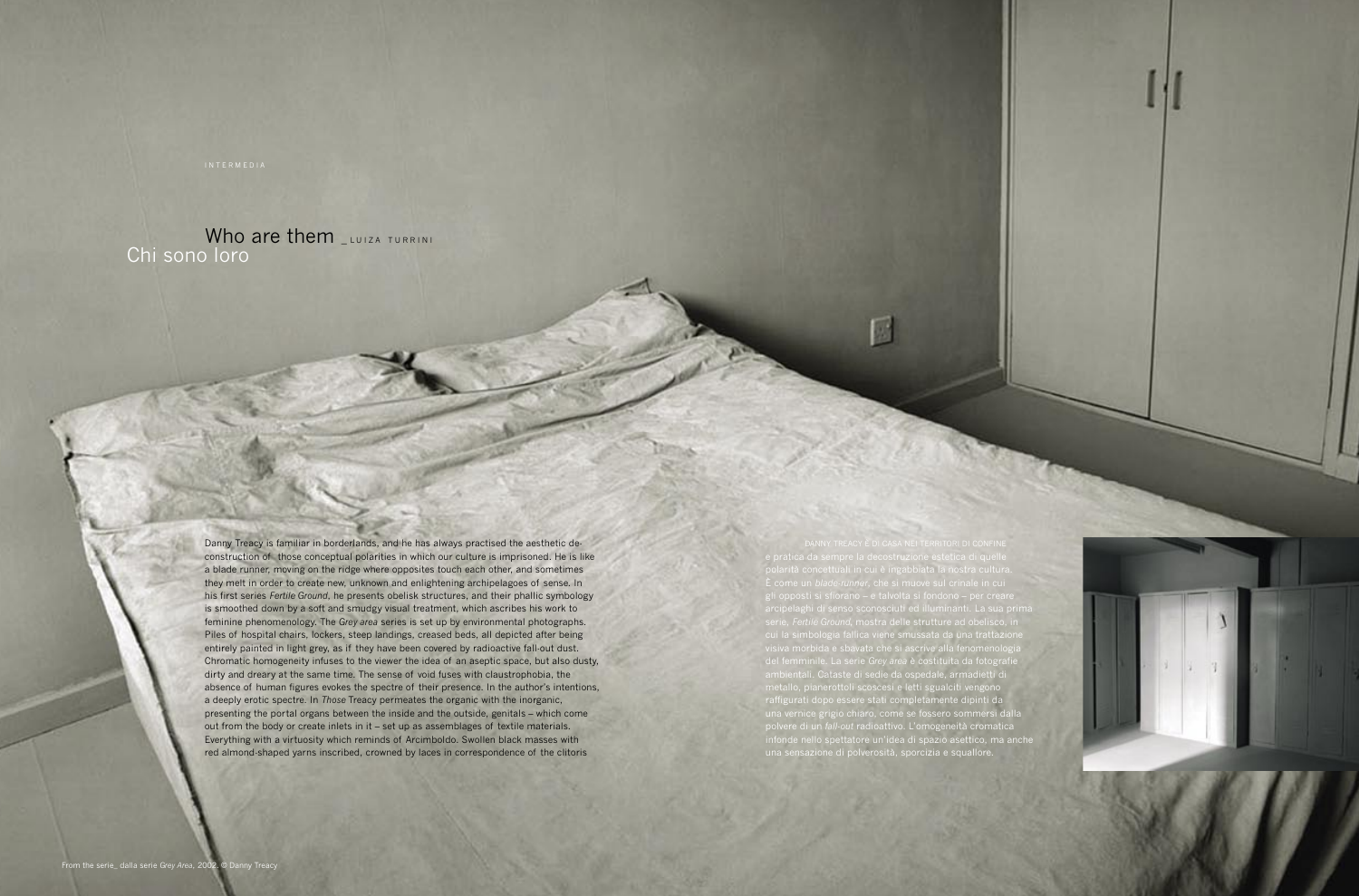

region, a rampant penis with red-rubber prepuce sewed to a stem of shiny white leather, open up oysters of blue latex, sweetly resting jeans-phallus. In this way the reification of body jewels is diluted in a playful and desublimating irony.

But let us consider the last series *Them*. Besides the usual balance on the slash which separates antithetical couples, Treacy asks questions about fashion as a system of enhancing signs, about its shadow double of anti-glamour disvalue, and about the parallel universe of Alterity, in all its social meanings. Big-size photos, in which human figures emerge from a very black background, all faceless, all composed by pieces of clothes, searched in woods and parcking places, absurdly put together with thread and needle. The fact that it is always Treacy who wears these clothes is a fundamental stage of the poetic process: the author unsettles his own individual self, getting lost in the selves of former owners. The Other he depicts can be inferred by the structural opposition with the metaphysical subjetc *par excellence*, of Platonic-Cartesian provenance, male, well-off, and heterosexual. With respect to him all the others are in the condition of objects. *Them*, direct objects. These categories of extraneousness spring one from another, by parthenogenesis.







Il senso di vuoto convive con la claustrofobia, l'assenza di figure umane evoca lo spettro della loro presenza, come se fossero appena uscite dal campo. Uno spettro, nelle intenzioni dell'autore. In *Those* Treacy compenetra l'organico con l'inorganico, presentando gli organi-portale fra interno ed esterno, i genitali – che si estroflettono dal corpo o vi modellano insenature – composti come assemblage di materiali tessili di varia natura. Il tutto con un virtuosismo mimetico che ricorda Arcimboldo. Gonfie masse nere in cui emergono fili di lana rossa a forma di mandorla, coronati da pizzi in corrispondenza delle regioni clitoridee, membri rampanti con prepuzi di gomma rossa cuciti su steli di lucido cuoio bianco, ostriche aperte di lattice blu, falli di jeans dolcemente a riposo. In questo modo la reificazione dei gioielli del corpo si stempera in un'ironia giocosa e desublimante. Ma consideriamo *Them*, l'ultima serie. A parte il solito equilibrio sullo *slash* che separa le coppie antitetiche, Treacy pone degli interrogativi sulla moda come

From left\_da sinistra: *Fertile ground #64*, *Fertile ground #61,* 2008 - *Those 7,* 2006. © Danny Treacy

Right page\_pagina destra: *Those 10*, 2007. © Danny Treacy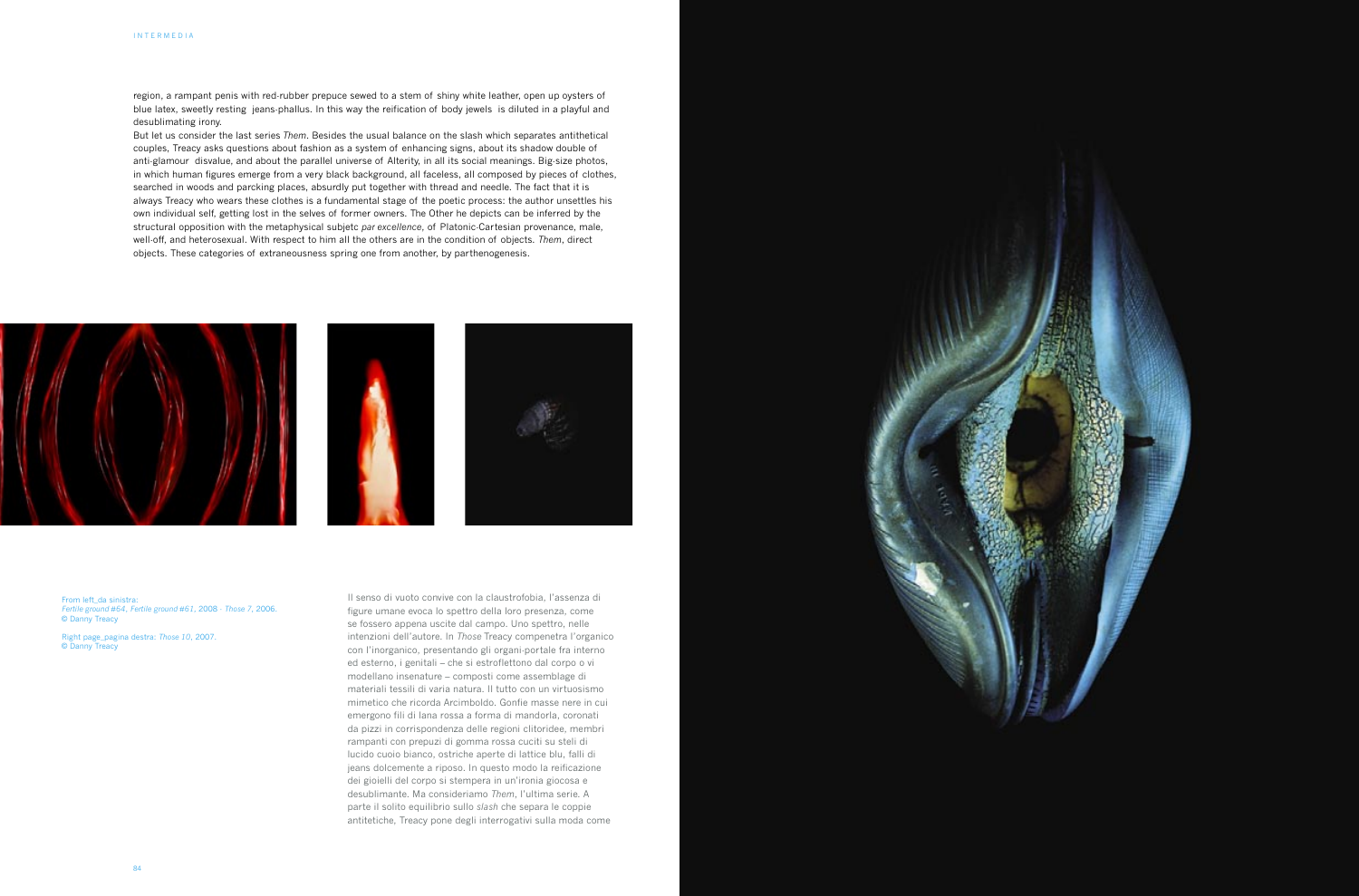The first picture is a sexual hybrid. Number 1 is a hermaphrodite, dressed in the same way as those who used to exhibit themselves in freak shows during the Nineteenth Century, a red stiletto on one side, a male shoe on the other, with that refined oddity in look typical of homosexuals, and unwelcome to the exponents of normality. The same type of eccentricity for number 13, who is wearing a blue peacock shirt with golden inserts, a pair of strange glitter trousers, and a hood with an equivocal hole in the middle. Also number 19 is enrolled in the queer category: a figure in pink, a male body with laces around his neck, with an open slit between his legs, as a fake, frayed vagina. Big fibrous hollows envelop him, as veins on a skinned figure. This stress on the anatomical structure could classify number 19 as a trans-gender creature. Through transexuality from male to female we get to the next diverging class: women. The number 8 lady has synthetic laces around her hands, and a loose-fitting hood, with a liquefied eyeball in its middle. A mouth and a sexual orifice at the same time, it concentrates the three female penetration functions, and what Bataille considers the main vector of seduction, the eye. Besides number 2, with her awful desperate housewife skirt, we also have number 20, a ghost covered by an integral *burqa.* We can guess her disproportionate, monster-like shapes.







sistema di segni valorizzanti, sul suo doppio fantasmatico di disvalore anti-glamour, e sull'universo parallelo dell'Alterità in tutte le sue accezioni sociali. Foto di grandi dimensioni, in cui da un fondo nerissimo emergono figure umane, tutte prive di volto, tutte composte da pezzi di vestiti cercati in boschi e parcheggi, assurdamente accostati gli uni agli altri mediante ago e filo. Il fatto che sia sempre Treacy ad indossarli è una fase fondamentale del processo poietico, con cui l'autore rende instabile il proprio io individuale, perdendosi in quello dei precedenti proprietari. Identità ed alterità si fondono, "io" diventa un altro. E l'Altro rappresentato si desume per opposizione strutturale al soggetto della metafisica *par excellence*, quello di derivazione platonico-cartesiana, ovvero il soggetto maschio, benestante, eterosessuale, rispetto al quale tutti gli altri si pongono in condizione di oggetti. "Them", complemento oggetto. Le categorie di estraneità scaturiscono tematicamente le une alle altre, per partenogenesi. La prima è quella dell'ibrido sessuale. *Them 1* è un ermafrodito, abbigliato come quelli che si esibivano nei *freak-shows* del diciannovesimo secolo, da una parte una decolleté rossa, dall'altra una scarpa maschile, con quella ricercata stravaganza nel look tipica degli omosessuali e sgradita agli esponenti della normalità. Stesso tipo di eccentricità per *Them 13*, che indossa una maglia blu pavone con inserti oro, degli strani pantaloni glitterati ed un cappuccio con un equivoco buco nel mezzo.

From left\_da sinistra: *Them 1,* 2002 - *Them 8,* 2005 - *Them 19*, 2007. © Danny Treacy Page right\_pagina destra: *Them 20,* 2007. © Danny Treacy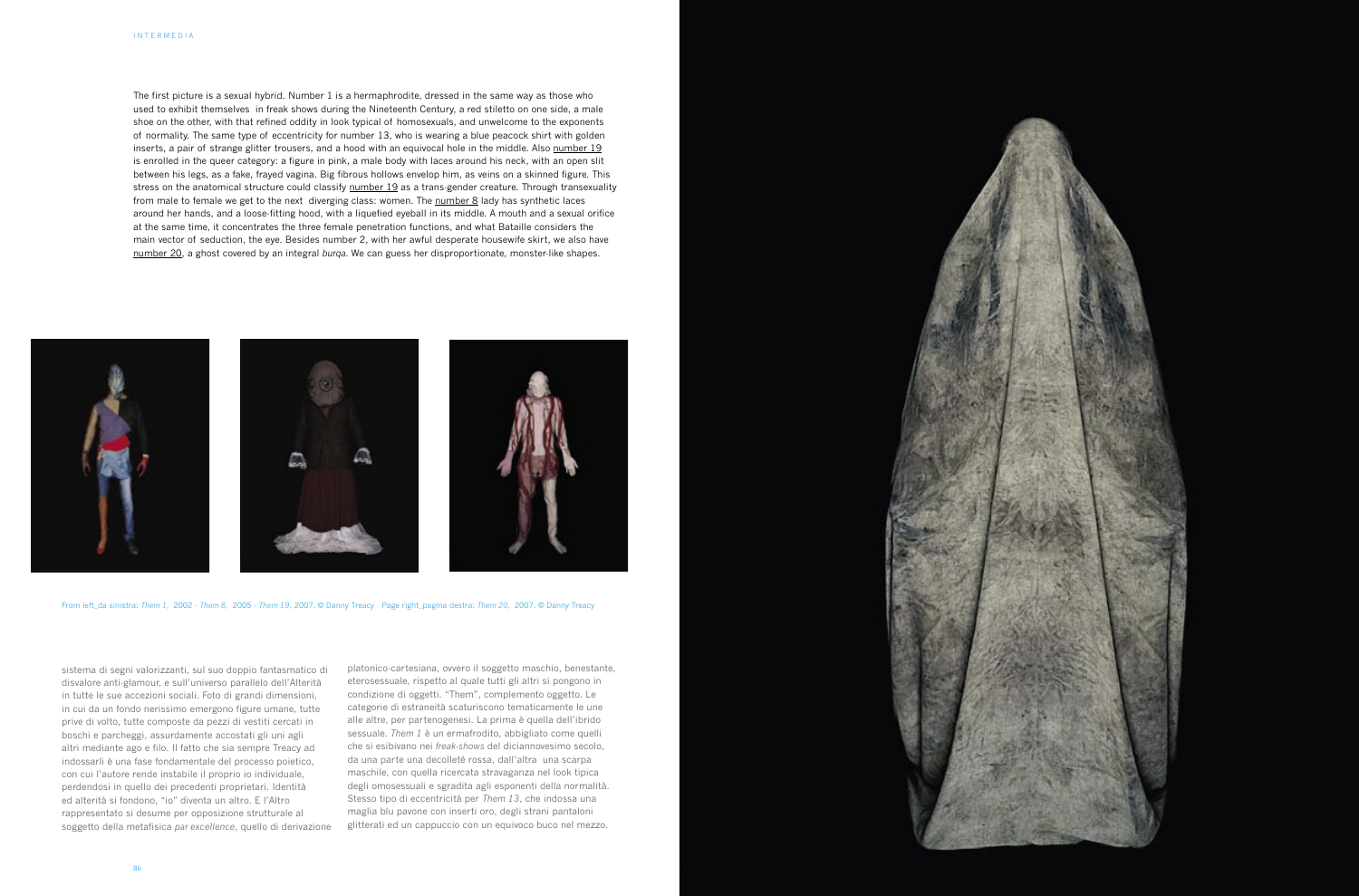Other two differential groups begin after her, huge, heavy, threatening. On one side, with the <u>number 12</u> mujaheddin with his open-work kefiah, we have the barbarians, the xenoi, the islamic *Umma*. A colossus, perceived indistinctly by the Western world as a lair of terrorists and crazy fanatics. Their cultural, political and social identity is stronger than ours. But this woman covered as a phantom and socially buried alive is also related with the dead. Rational Modernity has broken it off with them, repressing all kind of symbolic exchanges with them, relegating them in a limbo of non-existence. Also the enigmatic number 17, with his brown habit/sarcophagus, seems to belong to this class, and also to the class of soldiers, for the red target on his mask. The soldiers represent the turbulent faction of the others, hostile enemies, in which we can put the mujaheddin, the number 4 – a figure with an armour and a sort of sock hanging from his pants – and the number 18 worker/soldier, all black, with a medieval helmet and huge working-boots. Since the first world conflict a deep connection has been established between the warcraft and the conditions of the industrial trade. Work is serial, painful, mechanized, inhuman as trench life. We have the dirty yellow dustman (number  $\overline{5}$ ), who speaks about men at work, fishing boats, rain and concrete, number seven's white overalls against radiations, the deep mad streak of number 10's white coat, with his hands shut within pipe-gloves, as a mad





Anche *Them 19* è ascrivibile alla tipologia *queer*: una figura in rosa, un corpo maschile con pizzi intorno al collo e una fessura aperta in mezzo alle gambe, come una vagina finta e slabbrata. Grossi cavi fibrosi lo avvolgono, come vene su un essere scuoiato. Questa insistenza sulla struttura anatomica potrebbe classificare il 19 come un *trans-gender*. Attraverso la transessualità dal maschile al femminile approdiamo alla prossima grande classe di divergenza: le donne. La lady (*Them <sup>8</sup>*) ha pizzi sintetici intorno ai polsi, e un cappuccio dai morbidi panneggi, al centro del quale si apre un bulbo oculare liquefatto. Bocca ed orifizio carnale, concentra in

sé le tre funzionalit à femminili di penetrazione e quello che Bataille considera il principale vettore della seduzione, ovvero l'occhio. Oltre a *Them 2*, dall'orribile gonna rosa trapuntata da *desperate house-wife,* abbiamo anche *Them 20*, un fantasma ricoperto da *burqa* integrale, di cui si intuiscono forme sproporzionate, da mostro. Da qui si aprono altri due gruppi differenziali, immensi, grevi, spaventosi. Da una parte, assieme al *mujaheddin (Them 12* ) e la sua kefiah traforata all'uncinetto, abbiamo l' *umma* islamica, i barbari pronti all'invasione, gli *xenoi*. Un colosso percepito indistintamente dall'Occidente come covo di terroristi e pazzi fanatici, dall'identit à culturale, politica, e sociale molto più forte rispetto alla nostra. Ma questa donna coperta come un fantasma e socialmente sepolta viva è imparentata anche con il mondo dei morti, con i quali la modernità razionale ha tagliato i ponti, rimuovendo ogni tipo di scambio simbolico con essi e relegandoli in un limbo di non esistenza. Anche l'enigmatico *Them 1 7*, con il suo saio-sarcofago marrone, sembrerebbe far parte di questa categoria, come pure di quella dei "soldati", per il bersaglio rosso sulla sua maschera. I soldati rappresentano la fazione conflittuale ed oppositiva dei diversi, il nemico ostile, in cui possono venir inseriti il *mujaheddin*, (*Them 4* ) – una figura con corazza sul petto e una specie di calzino penzolante dalle pudende – e il soldato/lavoratore (*Them 18* ), tutto nero, con elmo medievale e grossi stivali da lavoro. A partire dal primo conflitto mondiale, con la figura dell'operaio della distruzione, si genera una profonda connessione fra il mestiere della guerra e le modalit à del lavoro industriale. Il lavoro si scopre seriale, penoso, meccanizzato, disumanizzante come la vita di trincea. Abbiamo lo sporco netturbino giallo (*Them 5* ), che ci

*Them 5,* 2003. © Danny Treacy Left page\_pagina sinistra: *Them 12*, 2005. © Danny Treacy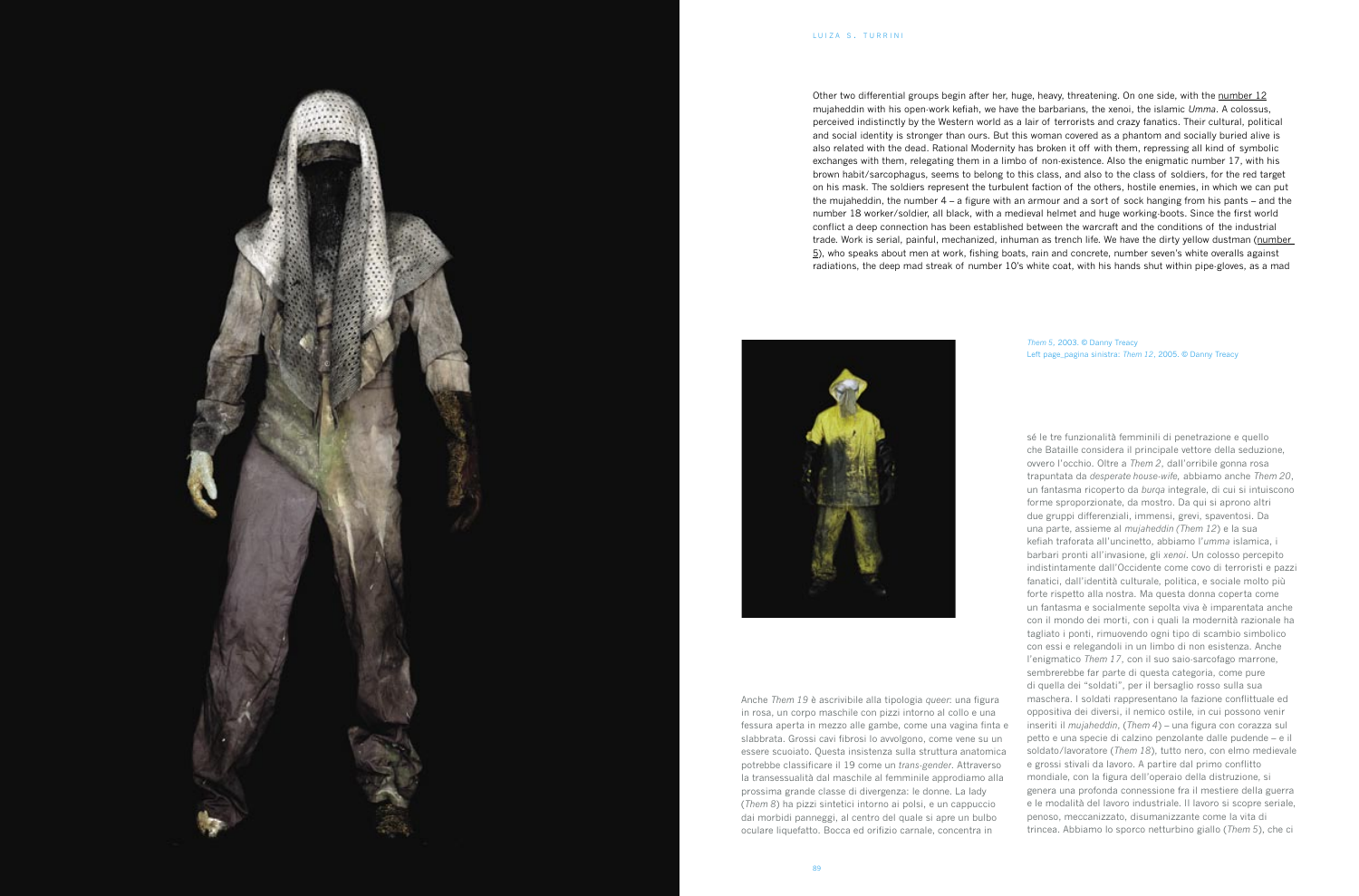doctor unable to use his limbs. Madness, another continental prison for outsiders, joins 10 with 16, a horrible tramp, a patchwork of filthy and burned fabrics.

The opposite pole to Man has been occupied by the Machine since contemporaneity started, instead of the Animal during the past centuries. Its negative polarity of instincts, violence and bestial irrationality, its physical features have become constitutive of the devil's iconography. The chimerical creatures depicted by Treacy are a dog (number 11), the first animal domesticated by men, their best friend, suited to being maltreated and abandoned, and number 15, a frightening cross between the pig, the food victim *par excellence*, similar to its persecutor for its intelligence, skin grain, and organic compatibility, and the mouse, the only parasite able to survive to humans in the perspective of an atomic disaster.

These typologies of dissonance towards the established order find a mirror image in the work *Who is who*, by the young artist Adriana Jebeleanu, a pictorial installation of political star-system icons. The most macroscopic trait which joins them is their facial deprivation. None of Tracey's aliens has a face, they are all hooded, veiled, masked, hidden. This is functional to a typifyzation of the Other embodied by them. In *Who is who*, the characters depicted don't need to have a face, they are perfectly recognizable even through an iconic representation, which accounts only for the outline of the subject and of some of its main features. Ratzinger has his face painted in black, Saddam with a trace of a moustache and eyebrows, Lady Diana with a light make-up shadow, Berlusconi with a disneyan huge smile. They have no face because they are portrayals of a radical alterity class, men of power, intimately disjointed from us, more than the *unheimliche* Them. And still many people love Diana, share the world-vision of the sovereign of Christianity, have saluted Arafat as a redemptor, believe in the uprightedness of Bush's war. In spite of their distance from us, many people adopt an attitude of identification towards them, and feel *represented* by the political leadership. Princes, as the protagonists of *Them*, belong to a marginal category. All the ancient cultures which made human sacrifices chose their victims among minorities, to avoid intestine retaliations, and often even kings belonged to these. Lady D, the princess who died for a fame surplus, Is a perfect example. All the non-faces of *Who is who* are

racconta di lavori in corso, pescherecci, pioggia e asfalto, la tuta bianca da radiazioni (*Them 7*), la marcata vena di follia del camice bianco (*Them 10*), con le mani chiuse dentro a guanti a tubo, come un *mad doctor* incapace di usare i suoi arti. La follia, altra prigione continentale per i fuoriusciti, accomuna *Them 10* a *Them 16*, un barbone scorticato in un patch-work di tessuti luridi e bruciati.

Se con la contemporaneità il polo opposto rispetto all'umano viene occupato dalla macchina, nei secoli scorsi in questa posizione veniva collocato l'animale. Contraltare negativo di istinti, violenza e bestiale irrazionalità, i suoi attributi fisici diventano costitutivi dell'iconografia diabolica. Le creature di chimerica animalità raffigurate da Treacy sono da una parte un cane (*Them 11*), il primo animale allevato dall'uomo, il suo migliore amico, perfetto da maltrattare ed abbandonare,

e *Them 15*, uno spaventoso incrocio fra il maiale, la vittima alimentare per antonomasia, simile al suo carnefice per intelligenza, grana della pelle, e compatibilità organica, e il topo, l'unico parassita capace di sopravvivere all'essere umano nella prospettiva di una catastrofe atomica. Queste tipologie di dissonanza rispetto all'ordine costituito trovano una loro immagine speculare nel lavoro *Who is who* della giovane artista Adriana Jebeleanu (Jebe ndr.), un'installazione pittorica di icone dello star-system politico. Il tratto più macroscopico che accomuna i due lavori è la deprivazione facciale. Nessuno degli alieni di Treacy ha un volto, sono tutti incappucciati, velati, mascherati, nascosti. Questo è funzionale alla tipizzazione dell'Altro che incarnano. In *Who is who* i personaggi rappresentati non hanno bisogno di avere un volto, sono riconoscibilissimi anche mediante una









Page left\_pagina sinistra: *Them 16*, 2005 - *Them 15,* 2005. © Danny Treacy